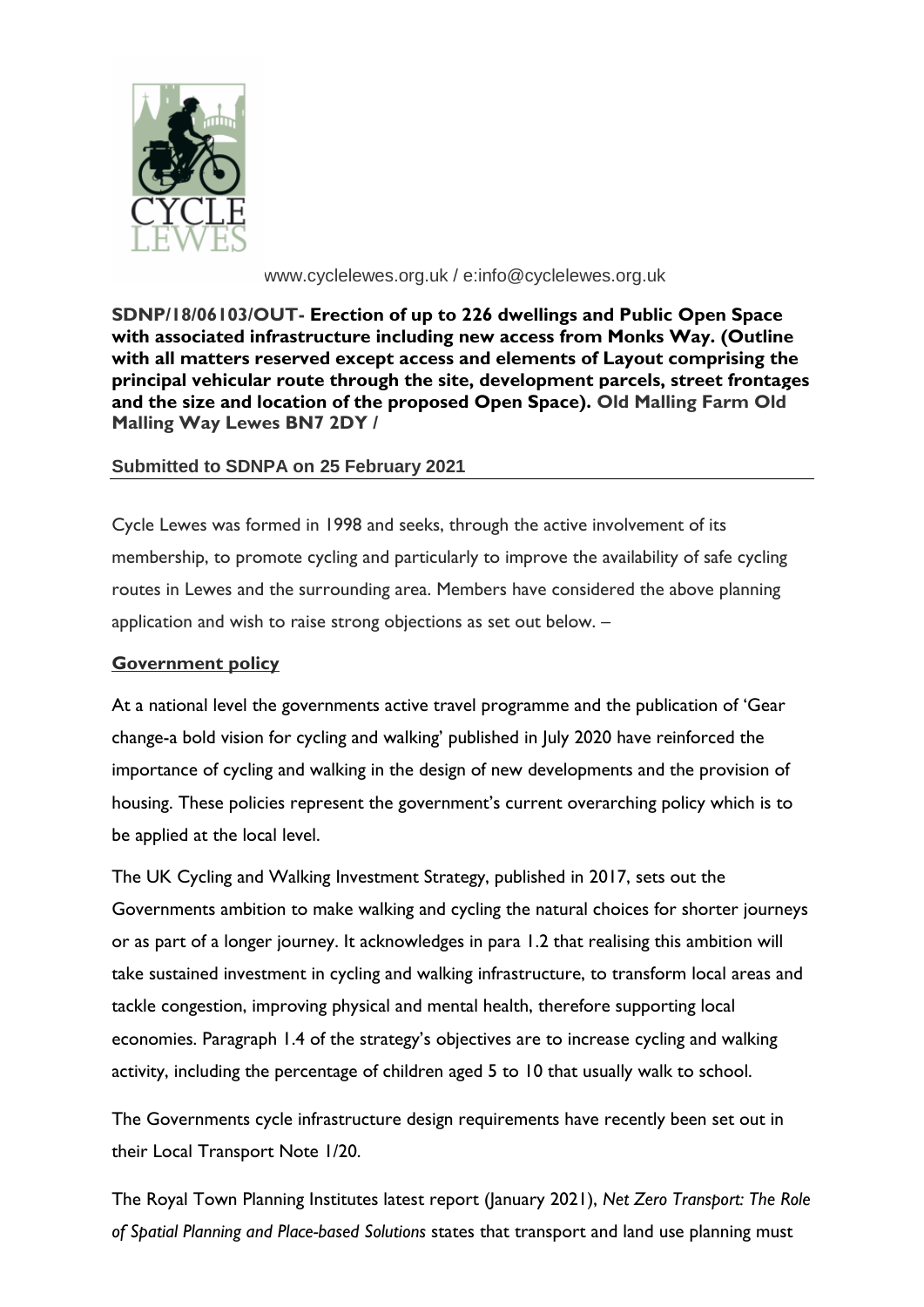be integrated to help the UK to meet its net-zero carbon objectives. Accordingly, this should be a neighbourhood where residents are able to meet their daily travel needs by walking and cycling locally. Such local living will reduce people's journeys, thereby making carbon savings, whilst improving public health. Streets should be repurposed for play and social interaction, which would set active travel up as being the natural choice for most short journeys. To aid this, access and parking for most private vehicles should be restricted to ensure that sustainable transport would be the most convenient and affordable option.

#### **Local Policy**

The adopted South Downs Local Plan includes a number of planning policies which are directly relevant to such housing proposals and related transport aspects. The main policies appear to be as follows: -

**Core Policy SD2**: Ecosystem i) Reduce levels of pollution; j) Improve opportunities for peoples' health and wellbeing; and

**Core Policy SD3**: Major Development. Development proposals should be sustainable as measured against the following factors: − Zero Carbon − Sustainable Transport − Health and Wellbeing

Strategic **Policy SD5**: Design 1 g) Provide high quality, secure, accessible, and where possible, integrated storage for….transport related equipment;

Strategic **Policy SD19**: Transport and Accessibility 1. Development proposals will be permitted provided that they are located and designed to minimise the need to travel and promote the use of sustainable modes of transport.

Strategic **Policy SD20:** Walking, Cycling and Equestrian Routes 1. Development proposals will be permitted provided they contribute to a network of attractive and functional non-motorised travel routes, with appropriate signage, throughout the National Park.

Development Management **Policy SD22**: Parking Provision 2. Development proposals will be permitted if they provide an appropriate level of private cycle and vehicle parking to serve the needs of that development in accordance with the relevant adopted parking standards for the locality. Wherever feasible, electric vehicle charging facilities must also be provided.

**Policy SD76** of the South Downs Plan sets requirements for the development of the Old Malling Farm site including: -

*4) The Masterplan should fully set out the GI Strategy, provide a suitable hierarchy of vehicular and pedestrian routes and an appropriate transition across the site in built form, fabric and density.*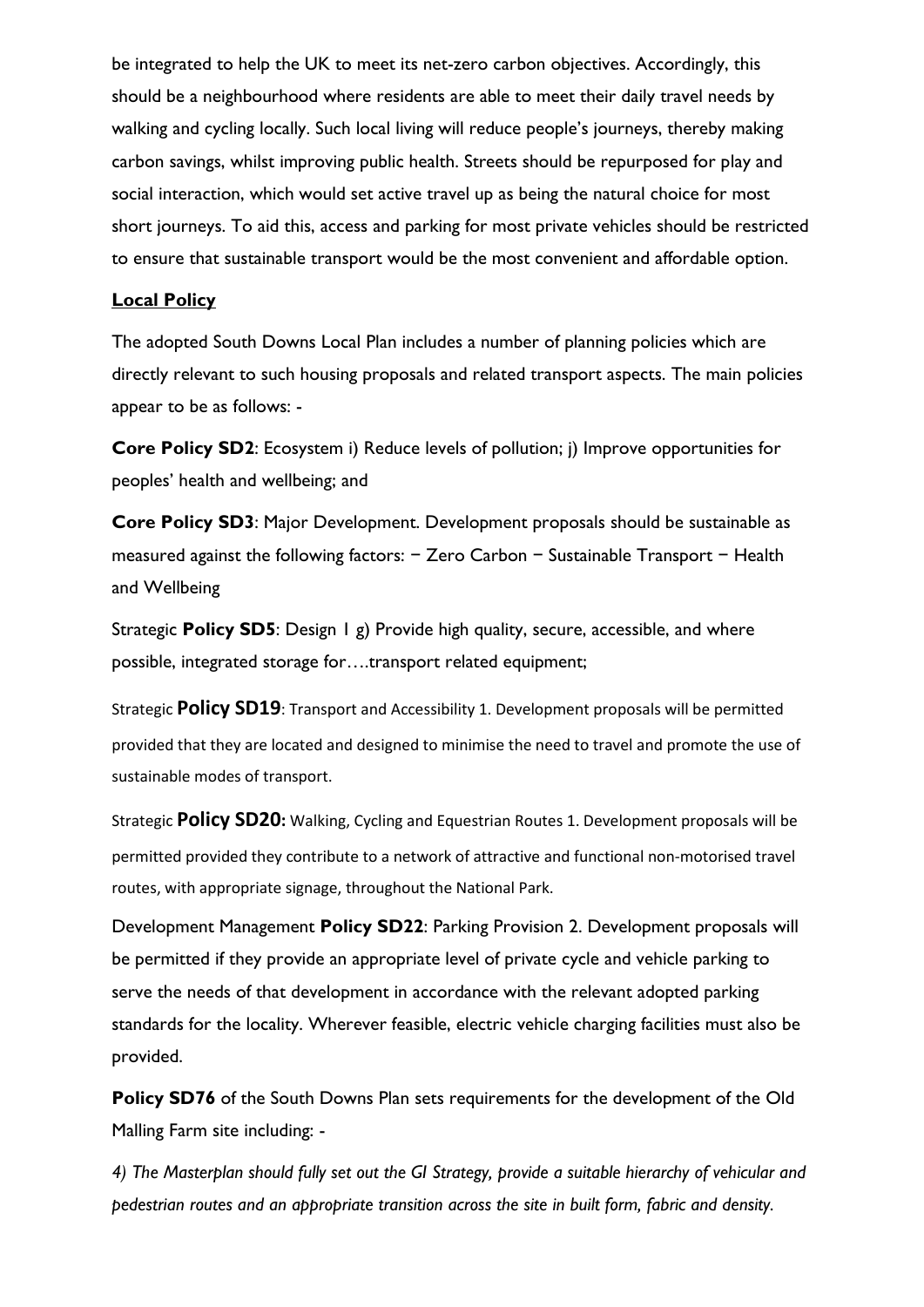*5c) Suitably designed access for pedestrians and cyclists should be provided from the site to the disused railway line adjacent to the site.*

6a) Provision of suitable pedestrian and cycle links to the adjacent countryside and to the existing rights of way network.

The following policy references from the **Lewes Neighbourhood Plan** are also relevant but have not been taken into account in the preparation of the Transport Assessment.

Policy AM1 -giving priority to direct and safe walking and cycle routes.

Para 9.2 which sets out the hierarchy of users of road space.

Para 9.5 which is about separations of pedestrians and cyclists from cars.

Para 9.7 which is about new developments and in particular developer contributions.

Para 9.13 is about reducing the need for car use.

Page 145 which refers to a new bridge to the north (next to Willey's bridge).

The Hamsey Neighbourhood Plan includes a community vision 'To improve the infrastructure and therein the opportunity for non-motorised travel and increase the frequency of public transport'. A key objective is: 'To create an effective network of footpaths and new cycle paths linking the communities across the Parish with improved public transport provision to encourage increased movement by sustainable means and reduced car dependency'. In the community survey, 56% wanted to see improvements in cycle routes. In response the plan lists under the 'Community Aspirations: Transport and Travel Projects' a number of key objectives. The first is 'to build a dual cycleway/footway the length of the Parish to link north of Bevern Bridge and Offham in the south, to the Parish centre at Cooksbridge and to Lewes'.

#### **East Sussex Local Cycling & Walking Infrastructure Plan (LCWIP).**

The East Sussex Local Cycling & Walking Infrastructure Plan (LCWIP) is relevant to the site's development with links to routes L13 and L14. The proposal must also have regard to the East Sussex Cycling and Walking Strategy (June 2018) Lewes LCWIP recommendations in paragraph 307.1.2 Surface improvements to the former railway embankment providing a shared path 3.0 metres wide. 307.1.3 New pedestrian and cycle bridge over the River Ouse, approx. length 70 metres. 307.1.4 Surface improvements to the former railway embankment and cutting providing a shared path 3.0 metres wide. 307.1.5 Widen and resurface existing riverside path to a minimum of 3.0 metres. Provide new link between existing path and the old railway formation 308.1.1 Widen existing paths across the Recreation Ground to a minimum of 3.0 metres for shared use. 308.1.2 Replace existing Willeys Bridge with a wider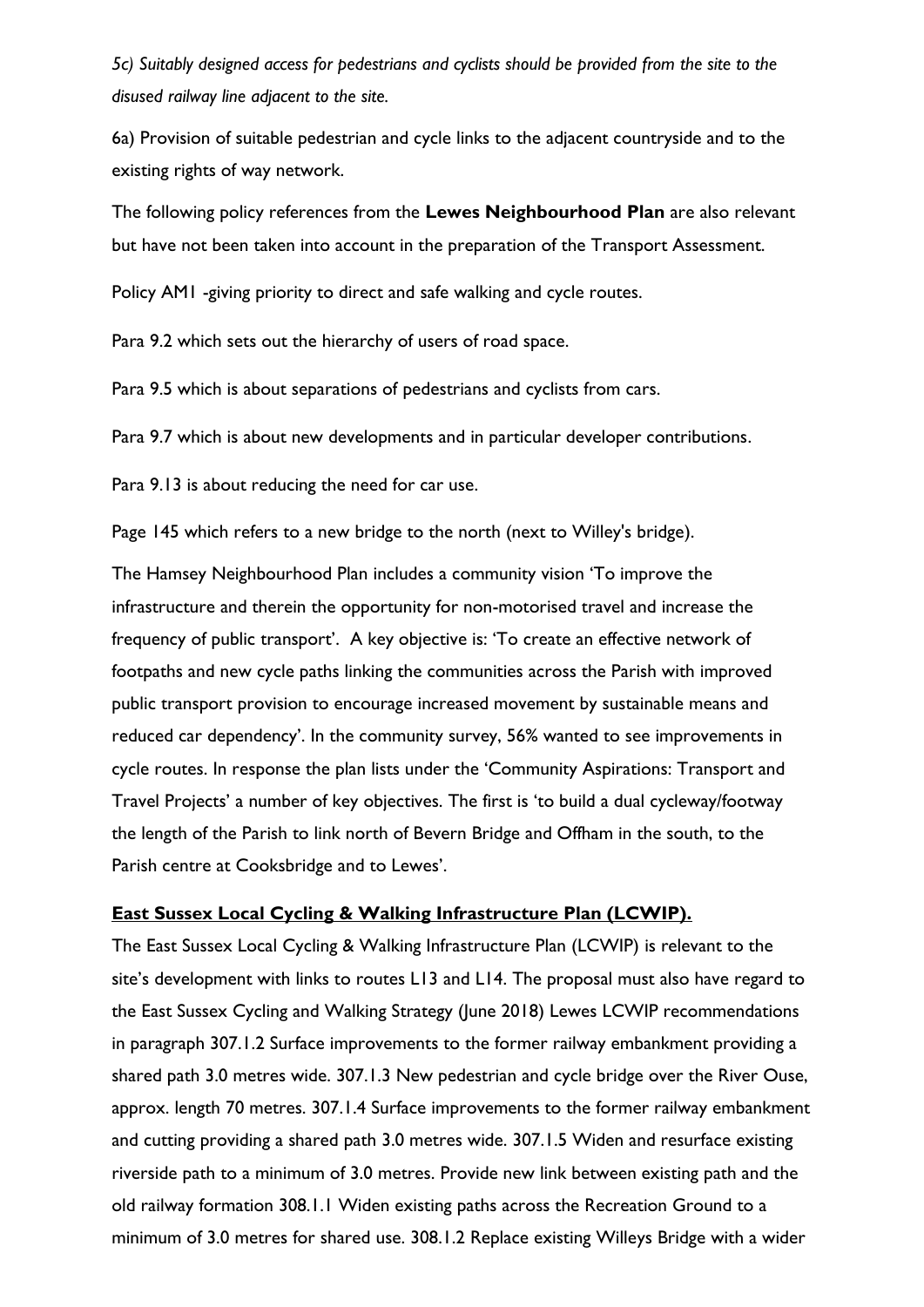structure for shared use. 308.1.3 Widen existing footpath to a minimum of 3.0 metres for shared use. 308.1.4 St John's Terrace is currently one-way south to north but could accommodate two-way cycling. 308.1.5 New Road is closed to traffic at White Hill, but access for cyclists is poor. Improvements to this junction are needed to facilitate northsouth movement.

### **Considerations**.

All these policies are directly aimed at changing behaviour away from reliance on the private car to more sustainable methods of movement, recognising that many journeys can be undertaken by cycling, possibly as high as two thirds. This is consistent with the governments' carbon reduction targets, to improve the health and wellbeing of the population, reduce pollution and with the right infrastructure reduce accidents. It is vital to ensure that children and teenagers have the opportunity to make journeys by bicycle if the transfer of journeys from car to other forms is to take place within the timescale the government have indicated to achieve a 68% reduction in greenhouse gases by the end of 2029 on the way to ensure **net**-**zero** carbon emissions by 2050.

Cycle Lewes are aware that the delay in the consideration of this application has been caused by the requirement of both Policy SP4 of the Lewes/SDNPA Joint Core Strategy 2016 and Policy SD79 of the South Downs Local Plan 2014-2033 that the Design Brief and Site Masterplan for this site are approved prior to the determination of a planning application.

### **Design Brief**

Cycle Lewes commented in detail on the Design Brief and we note that some of our concerns have been incorporated in the Final version published 29<sup>th</sup> September 2020.

It is noted that paragraph 4 of the Design brief principles includes; 'There will be an attractive and easily accessible network of streets, paths and cycleways, that prioritise the movement of pedestrians and cyclists and provide convenient routes to public transport, the disused railway line and the town centre'.

In terms of implementation the design brief states that: -' The location of the site provides excellent opportunities for both walking and cycling and consequently the layout and design should promote and encourage non-motorised trips to and from the site, through prioritising pedestrian and cyclist movement over cars wherever practical. Examples include dedicated cycle lanes, prominent cycle parking and traffic calming measures designed to slow vehicle speeds to reinforce pedestrian and cyclist priority.' And that in terms of walking and cycling 'High quality pedestrian and cycle connections will also be provided to existing foot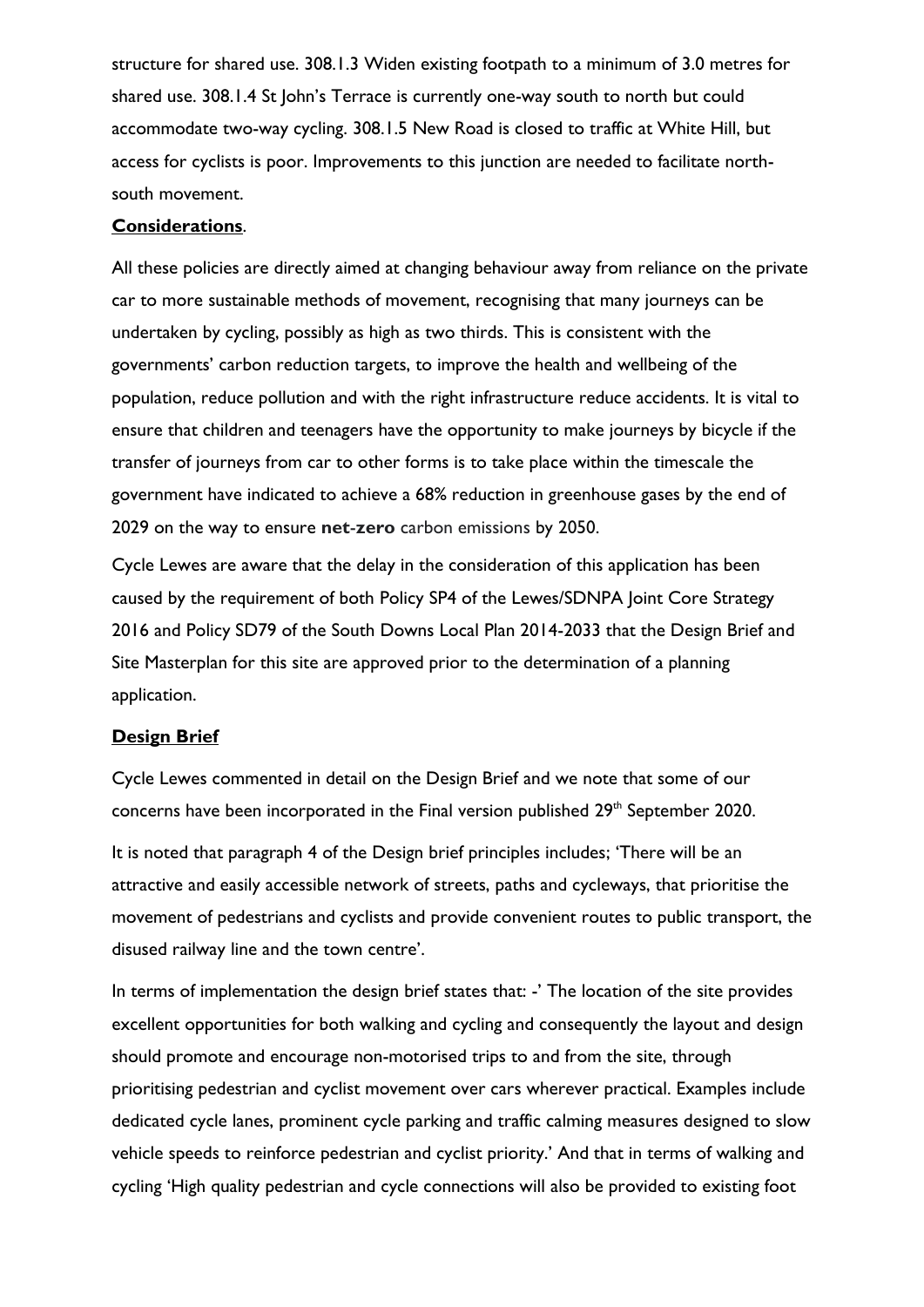and cycle paths, as well as to the permissive access path within the Disused Railway Cutting LWS and other public rights of way'.

In terms of delivering sustainable development the design brief indicates on page 48 that – 'The need to travel and dependence on fossil fuel use will be reduced where possible, and low and zero carbon modes of transport will be encouraged to reduce emissions, and a network of safe, convenient and attractive routes for non-motorised vehicles will be provided. Cycle storage will be made available for all dwellings. Most plots will have cycle storage that is integrated within the garden. Detailed designs will make using and storing a bike easy and convenient without cluttering the street scene. Private electric vehicle charging points will be provided on-plot where possible for semi-detached houses, and shared charging points will be located in all communal car parking courts for flats and terraced housing blocks. Space will be provided for car club spaces, at a level to be agreed with the local authority'.

Many of these requirements have not been addressed in the applicant's submission.

### **Highway Authority views**

Cycle Lewes note the Highway Authority objections dated  $H<sup>th</sup>$  January 2019 to this development and specifically that the parking quantum is excessive; that non-motorised route from the site to the town centre using the permissive path needs to be provided with details of upgrading to a joint footway/cycle way and definitive (not potential) connections should be shown with construction details.

In the detailed commentary provided by the Highway Authority it is noted that; - 'cycling is supported on quieter roads though the permissive path should be exploited to provide a direct and off-road route into the town centre from this site to reduce car journeys. 'The quantum of parking indicated on the illustrative plan is 451 which exceeds the parking requirement and would not ideally comply with the rationale to minimise car ownership if 18 more spaces than the requisite parking are being provided. It is considered that this could compromise the influential travel behaviour being promoted within the travel plan. For this reason, the parking provision should be kept to 433 and that car club spaces are included within this provision'. That 'the layout also needs clarifying such as future connections in two places to the permissive footway/railway cutting route. This is considered to be a fundamental element of this proposal and definitive proposals for access and layout should be provided if consent for these planning aspects is sought'. 'mitigation measures associated with the impact of development at Old Malling Farm will be required at the critical junction of Church Lane/Malling Hill and at the Brooks Road/Phoenix Causeway roundabout, in agreement with the local highway authority. Traffic calming measures are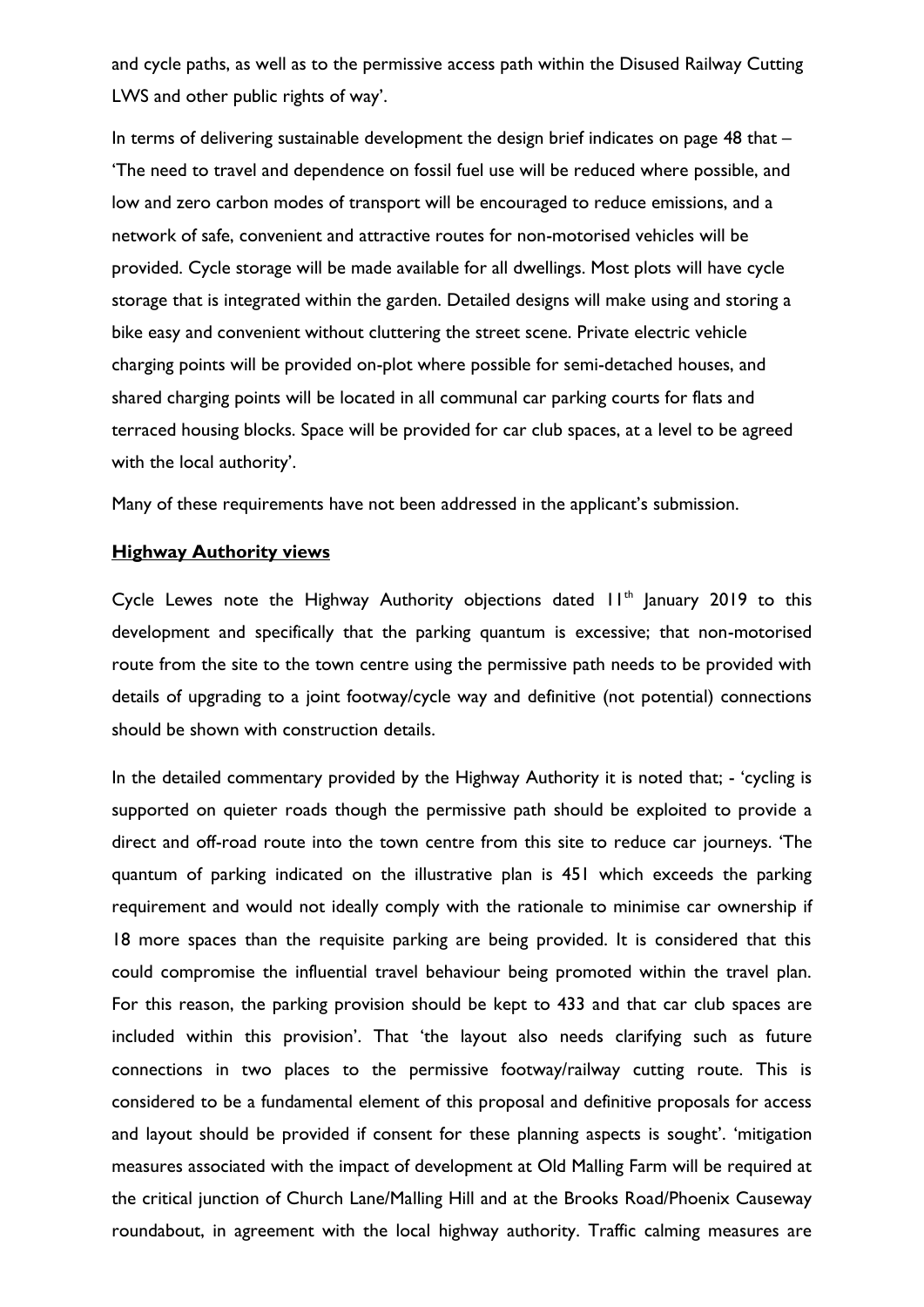also required to reduce the amount of existing traffic using the access roads to the site so that they can accommodate the additional traffic movements that will be generated by the development'. 'A travel plan is required 'which exploits all modes of transport aside from the private car. It would be expected to promote a feasible variety of transport initiatives such as a car club (currently operated by Co-Wheels) to reduce car ownership, particularly for  $2<sup>nd</sup>$  cars by offering discounted membership and dedicate car club bays in the local vicinity; encourage cycling by providing cycle vouchers to spend in local stores and on-site maintenance bi-annually by a Bike Doctor; residents travel information pack to set out the walking and cycling distances to local amenities, employment, shopping and leisure; outlining the health and financial benefits of walking and cycling. Connections from the site to the permissive footpath should be definitive and not 'potential'; a scheme to upgrade the permissive footpath along the railway cutting to accommodate cycles formally is also expected'.

Furthermore, it is noted that: - 'Cycle and pedestrian trips are achievable modes of travel for shorter journeys, particularly to local schools and the town centre and growth of these choices can be further encouraged through a travel plan. As stated in the TA, these modes do not impact on the network in terms of affecting capacity, but it should be made clear that these modes can positively affect the capacity if it means that there is less car use as a result'.

That the travel plan should provide 'incentives to use alternative modes of travel other than the private car through a residents' information pack, car club membership and provision of designated spaces, cycle vouchers, bus taster tickets, and biannual visits from a bike doctor, for example. This can be secured through an appropriate legal agreement and surveys will be expected to be submitted at baseline stage (min occupancy of 25 units not 170) and year 1, 3 and 5. The TP will attract an auditing fee of  $£6000$ . This will be securable through a s106 agreement along with securing bus stop provision and off-site highway works and permissive path enhancements to serve the site'.

Many of these requirements have not been addressed in the applicant's submission.

#### **Site masterplan**

It is noted that the applicants Site Masterplan has not been revisited in light of the updated Design Brief, and is still inward looking and isolated in terms of its connectivity to the town and other locations. The requirements in the SDNPA's letter to the applicant dated  $27<sup>th</sup>$ March 2019 where it was indicated that 'the overall scheme should demonstrate that the internal layout is being designed to be fully permeable for pedestrians and cyclists, as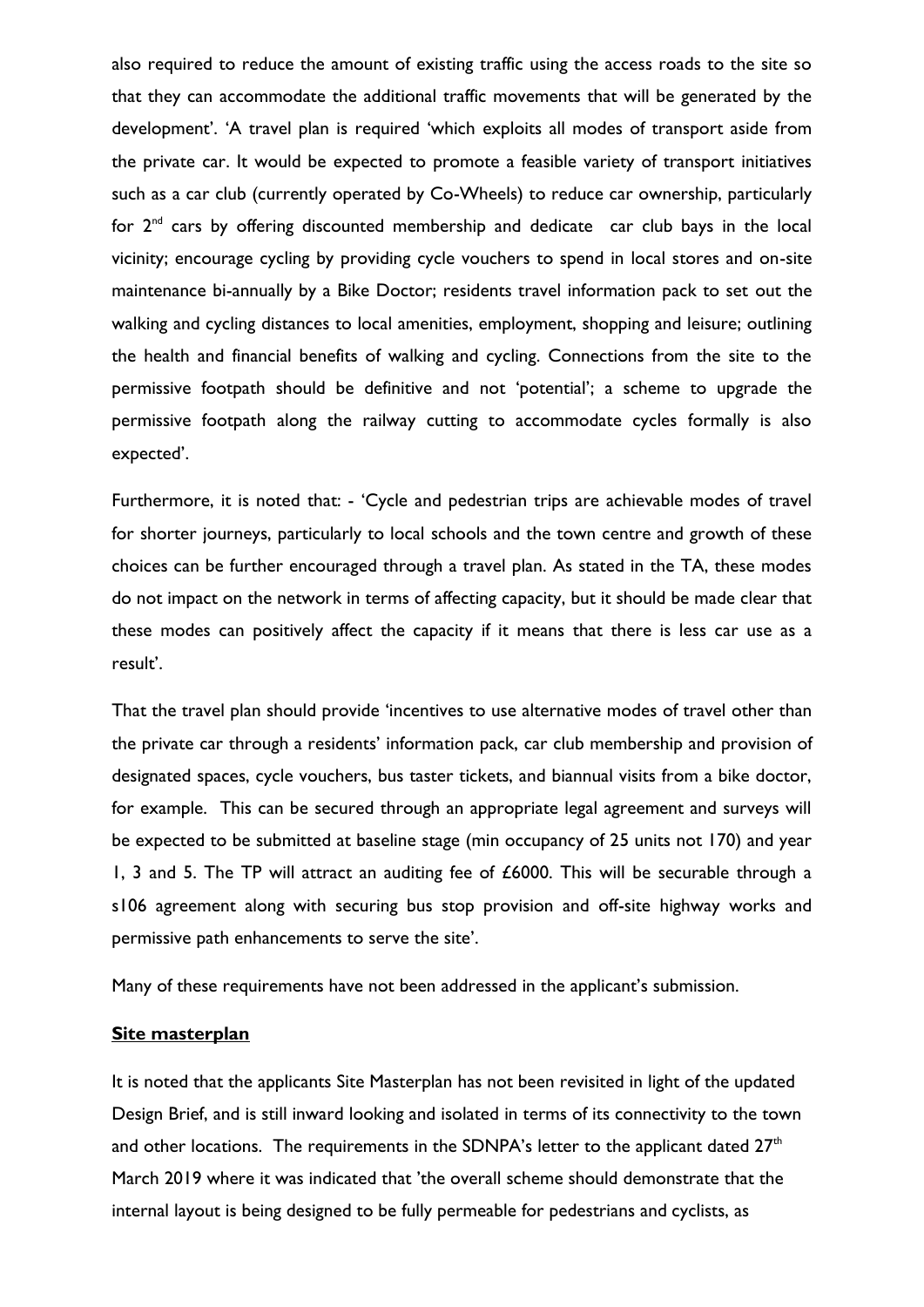required by the Transport Assessment. This still needs to be demonstrated through the Masterplan and then the planning application'. This has not been addressed. There was also reference to the submitted Environmental Statement and the use of the railway cutting as a permissive path, providing access to Lewes Town Centre, and the importance of this to the success of the development. The SDNPA considered that providing a suitable access to the cutting is necessary to make the proposed development acceptable and directly related to the development. The application boundary must be amended to provide for the physical construction of a safe graded cycleway access to the site from the base of the railway cutting, and supported by detailed drawings. Off-site works must be secured via a financial contribution through a Section 106 legal agreement.

The Environmental Statement and non-technical summary addendum in section 9 at para 5.2 draws the conclusion that 'the site remains in a highly sustainable location with excellent existing transport links and that the resubmitted development proposals continue to be relevant and will not have a material impact on those facilities or the local highway network. In terms of traffic and transport the development proposals are still appropriate in this location.' The development fails to build in sustainable transport and must be amended to show that this is the case.

## **Transport Assessment**

Having examined the supporting Transport Assessment, it appears to have been written in a different era and does little to meet the current national and local planning guidance and policy. Accordingly, the Transport Assessment and the proposed layout of the site is unacceptable and fails to provide the appropriate guidance for the development, leading to the overprovision of car parking spaces and inadequate connectivity for non car modes to the surrounding area and the town. The proposals fail to promote sustainable modes of travel given the proximity of the site to local services and community facilities and the relative ease and directness of walking and cycling routes. The Transport Assessment must be rewritten, to enable 'movement change' to readily take place, rather than be frustrated in this residential development. It also needs to take full account of the wide number of movement modes involving e-bikes, electric scooters and the need for charging points to achieve the stated targets of carbon reduction and sustainability.

The Transport Assessment must have regard to the East Sussex Local Cycling & Walking Infrastructure Plan (LCWIP) and particularly cycle routes L13 and L14.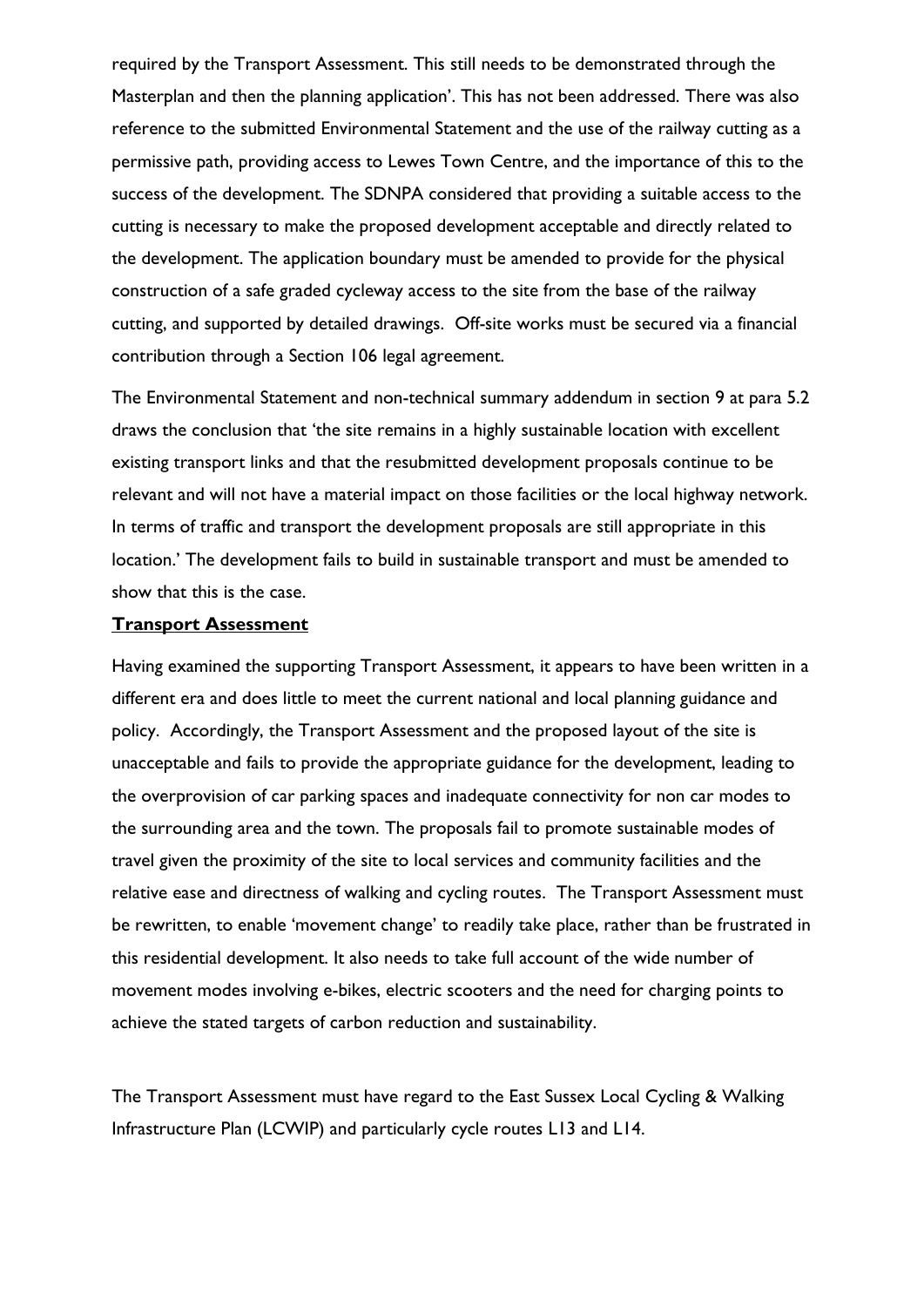It was a major flaw in the draft design brief that it did not show how the development was to link with its surroundings and be the most effective and efficient arrangement. Whilst some elements of the existing network are referred to, there is no indication of how these are linked to the site with safe and useable routes that respect natural desire lines.

The application highlights the opportunity within the development by *'The creation of a new neighbourhood which reinforces and promotes sustainable modes of travel in walking and cycling distance of local services and community facilities…' a*nd goes on to state '*All dwellings will have a clear and legible walking and cycling route to the bus stop and into the town centre, reflecting desire lines….Pedestrian and cycle connections should be provided to existing foot and cycle paths, as well as providing a link to a future permissive access path within the Disused Railway Cutting'*  However, when it comes to translating this in a systematic way to access this part of town it is sadly lacking in ideas and conviction.

It is acknowledged that the primary vehicular access point is to be from Monks Way at a point opposite Mantell Close. This is sensible, making it less convenient for vehicular traffic and directing residents to other modes which are the most convenient and sustainable. However, this road link across the former railway line will need to be designed so that pedestrian and cycle links to the former railway line are retained at the existing grade, with the section of roadway being above the track level of the former railway line, on a bridge, preserving the future links northwards to the River Ouse and Hamsey for both pedestrians and cyclists.

The disused railway line is owned by Lewes District Council and currently forms a permissive path along the former railway track bed parallel with Old Malling Way, connecting to other footpaths and the river side cycleway on Malling playing field. The permissive path is currently unsurfaced and without drainage so it is unusable for cyclists during wetter periods of the year and not easily useable by walkers because of the muddy conditions.

The application indicates that '*Provision will be made for a future pedestrian access into the site from the disused railway cutting to the south-east corner of the site'.* It is logical that the former railway line should provide the main pedestrian access but this must also extend to the inclusion of a segregated cycleway providing a direct link to the town, accommodating the principal desire line from the site to the town centre at Cliffe Bridge. To ensure that this is achieved there will need to be a graded access, no steeper than 1 in 12, from the level of the former railway to the southern end of the site which can be used by both pedestrians and cyclists. This would need to be engineered within the western face of the cutting with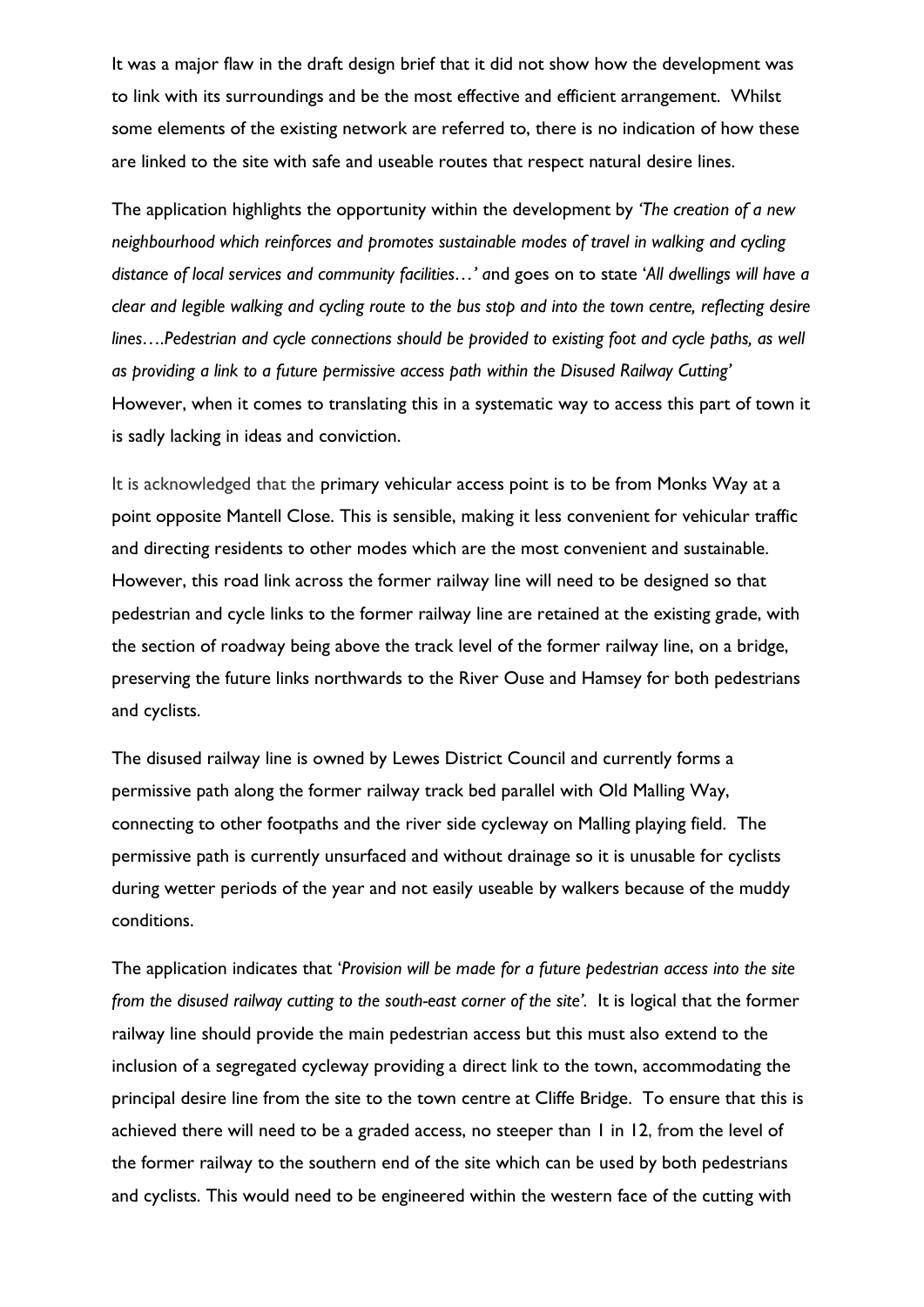links through to the existing Malling estate via the proposed 'emergency access bridge' to Old Malling Way.

A segregated cycleway and pedestrian route on the former railway line will need to be hard surfaced to a 4m width with drainage and smart lighting to ensure that it is an attractive and useable route all year round. The route to the south must have a graded and new link to the river side cycle way, where a formal pedestrian and cycle route exists. At the point where the former railway line enters Malling playing fields it is essential that the current footway eastwards towards the playgrounds, Malling Community Centre and South Malling Primary school is upgraded with a paved width of at least 3metres, linking through Church Lane to the A.26 and the toucan crossing for the cycleway to Ringmer.

Whilst Policy SD76 indicates development on the site is contingent on '*appropriate off-site highway improvement works, to be provided in agreement with the Local Highway Authority, at the Earwig corner junction of the A26 with the B2192, the junction of Church Lane / Malling Hill and at the Brooks Road / Phoenix Causeway roundabout and suitable traffic calming in local roads services*' it is considered that the funding of any of these works associated directly with tertiary transport movements should only be considered once the primary and the secondary public transport needs, identified above, are fully met. Investment in these highway works will frustrate the Healthy Streets initiative, are of limited long-term value and conflict with climate change legislation and limits. In this context, Cycle Lewes considers that necessary improvements to Willey's Bridge and the shared route to the Pells, and central areas of the town, must be prioritised, including the increase in the engineered height of the footway and segregated cycleway so that it is safe and useable in times of flood.

The development proposals conflict with Policy SD76 in the absence of a good access to the surrounding countryside. The public have enjoyed walking rights over the former railway line for some time, but it does not provide links to the north as the bridge to Hamsey was taken down soon after the railway line was closed by the County Council to facilitate the building of the Phoenix Causeway. The nearest right of way to the countryside is on the west bank of the river and is currently accessed via Willey's Bridge. It must be pointed out that this route is impassable during winter through thick mud along the river bank. This is not considered to meet the recreational need of this large new community and should be looked at in conjunction with The Hamsey Neighbourhood Plan.

The re-establishment of a bridge on the alignment of the former railway line between Lewes and Uckfield over the River Ouse, at the north end of the site, would secure this link to Hamsey, where a cycle route to Ivors Lane would provide access to much of the Parish via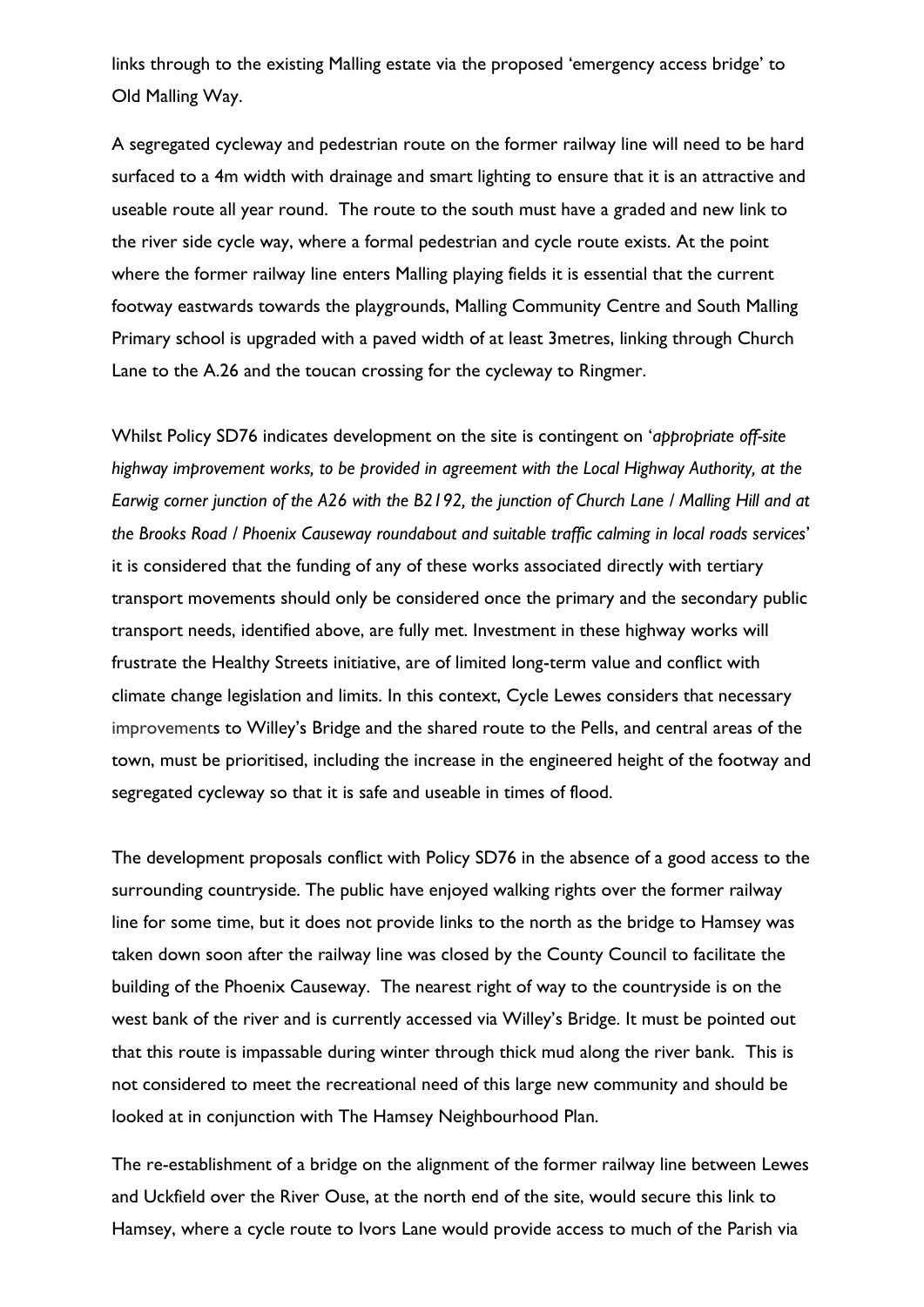country lanes and an effective extension of the Egrets Way into the upper reaches of the River Ouse. Not only would the cycle route be a highly beneficial recreation route. It would also be a direct link, from Cooksbridge and Hamsey to the centre of Lewes, suitable for commuters and teenagers attending the schools and educational establishments on the south side of the town.

Whilst there is emphasis on Walking & Cycling including the intension to provide '*High quality pedestrian and cycle connections… as well as to the permissive access path within the Disused Railway Cutting LWS and other public rights of way'* this is not achieved in the proposals. Whilst the design brief seeks '*high quality cycle connections*' there is no indication that these will be provided extending to the routes and junctions that prioritise cycling access, convenience and safety. The overall concept plan (p28) doesn't mention cycle lanes, or any prioritisation of cycling. The 'Street hierarchy' (page 31) is completely blind to cycling in either the form of cycle paths or cycle street furniture. There is no mention of dedicated cycle lanes, cycle hangars, cycle racks (for visitors etc) or even formal designations of shared space whatsoever. This does not distinguish between walking and cycling infrastructure or explicitly state whether the intent is that these areas will be formally shared spaces.

The play and recreation spaces do not indicate any provision for cycling. This an opportunity missed to build in recreational cycling for children. Cycle Lewes considers that the development should explicitly build on the idea of a circular safe loop and add a 'blue loop' for children cyclists that is segregated from the road wherever possible, integra with other cycling provision. It is vital that children develop an interest in pedaling in a safe environment.

With the changes in transport set out above there must be clear provision for cycle storage in all dwellings and particularly the flat dwellings, extending to arrangements to charge ebikes. Whilst there is reference to cycle facilities within gardens this is inadequate as secure indoor 'parking' for all personal vehicles within all dwellings is necessary, so that a safe, secure and ready facility for cycles are available with each property.

Cycle Lewes consider that this development is well situated to maximise the potential of pedestrian and cycle journeys and has the benefit of safe direct pedestrian and cycle links to the town centre and schools beyond, avoiding the busy 'A' road and industrial estate roads. The layout of the development must be revised so that pedestrian and cycle access is available in a convenient location at its south eastern end closest to the town, avoiding a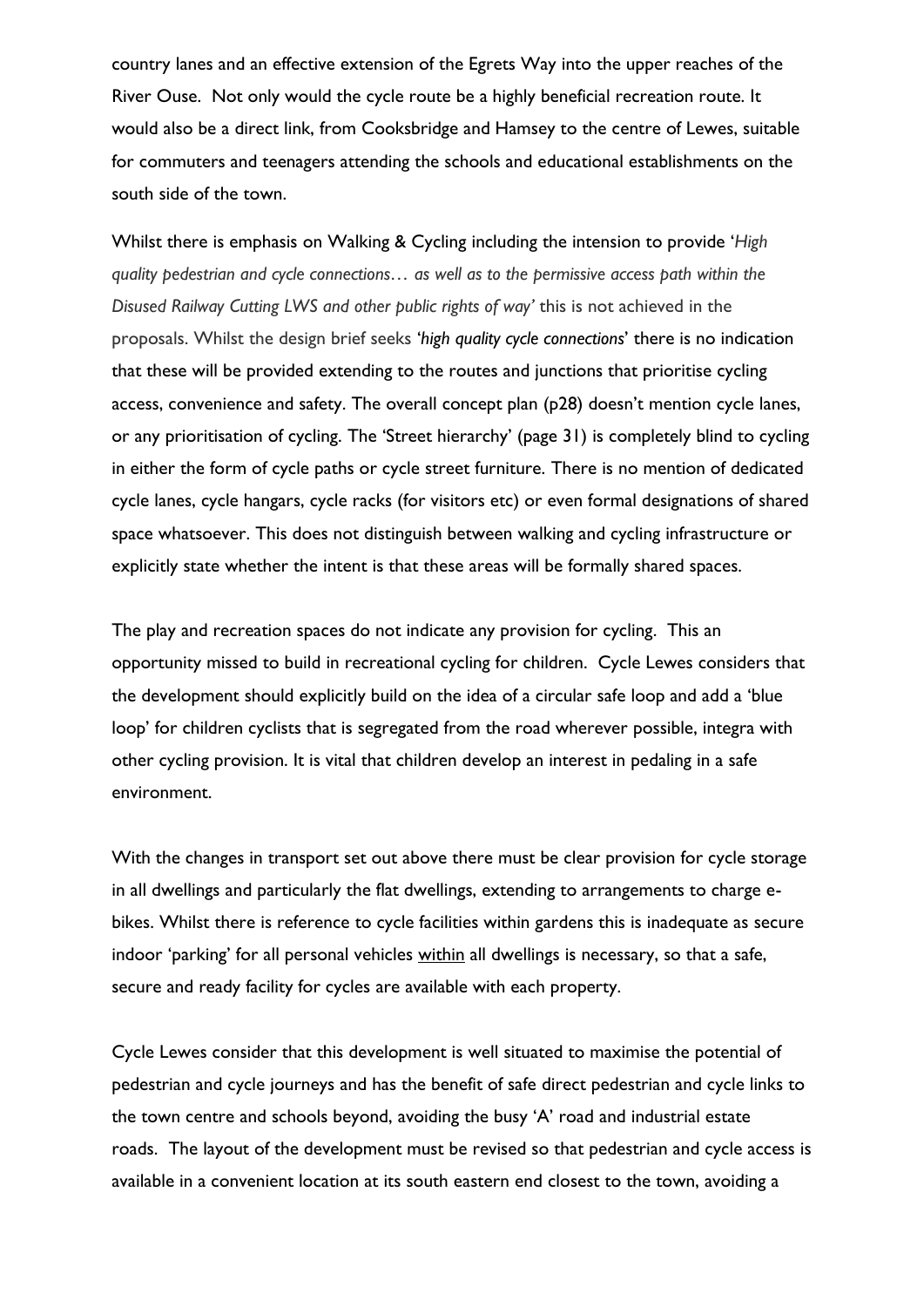long and unnecessary detour for pedestrians and cyclists. The scheme should fund significant off site works to provide the cycle and pedestrian facilities that have been identified.

Such off-site works must look beyond vehicular traffic capacity issues to avoid simply encouraging more traffic into the already congested and polluted town centre streets. An upgrade of the cycleway adjacent to the River Ouse between Tesco and Cliffe High Street is required because cycle and pedestrian movements are congested on an undersized pathway with consequent safety issues. This route is expected to also accommodate the many additional cyclists from Ringmer that new development is providing. In consequence, cyclists are rerouting through the Brooks Road industrial area, involving the navigation of three roundabouts to Phoenix Causeway. This underlines the unsatisfactory nature of the situation and the need for all off site works to take account and accommodate the cyclists on Brooks Road and Phoenix Causeway.

There must also be a reduction in the number of car parking spaces with emphasis on car club and shared use to ensure it is a sustainable development delivering net carbon reduction. The development must provide more cycle storage capacity recognising that even in the smallest properties there could easily be a need for two or three spaces so that children can be encouraged to take up cycling at an early age. A higher number of secure cycle storage facilities all with electricity supply for charging are also necessary so that this will deliver the policy requirements.

# **The above shows that Cycle Lewes have given detailed consideration to the development against the relevant planning and highway considerations and consider that there are strong grounds for its refusal:-**

- The development in the proposed form is contrary to the governments active travel programme and bold vision for cycling and walking which must be taken into account in the design of new housing developments.
- The development fails to deliver a sustainable form of development that prioritises zero carbon modes of transport.
- The development fails to provide convenient, safe, attractive and easily accessible network of paths and cycleways, that prioritise the movement of pedestrians and cyclists and provide convenient routes to the disused railway line and the town centre.
- The site must be extended to include a safe gently graded cycleway and footpath access at its southern end, nearest to Malling playing fields, so that cycling and walking are the preference of choice and offer the most convenient access to and from the site, linking up with the riverside pathway, thereby avoiding conflict with vehicular traffic.